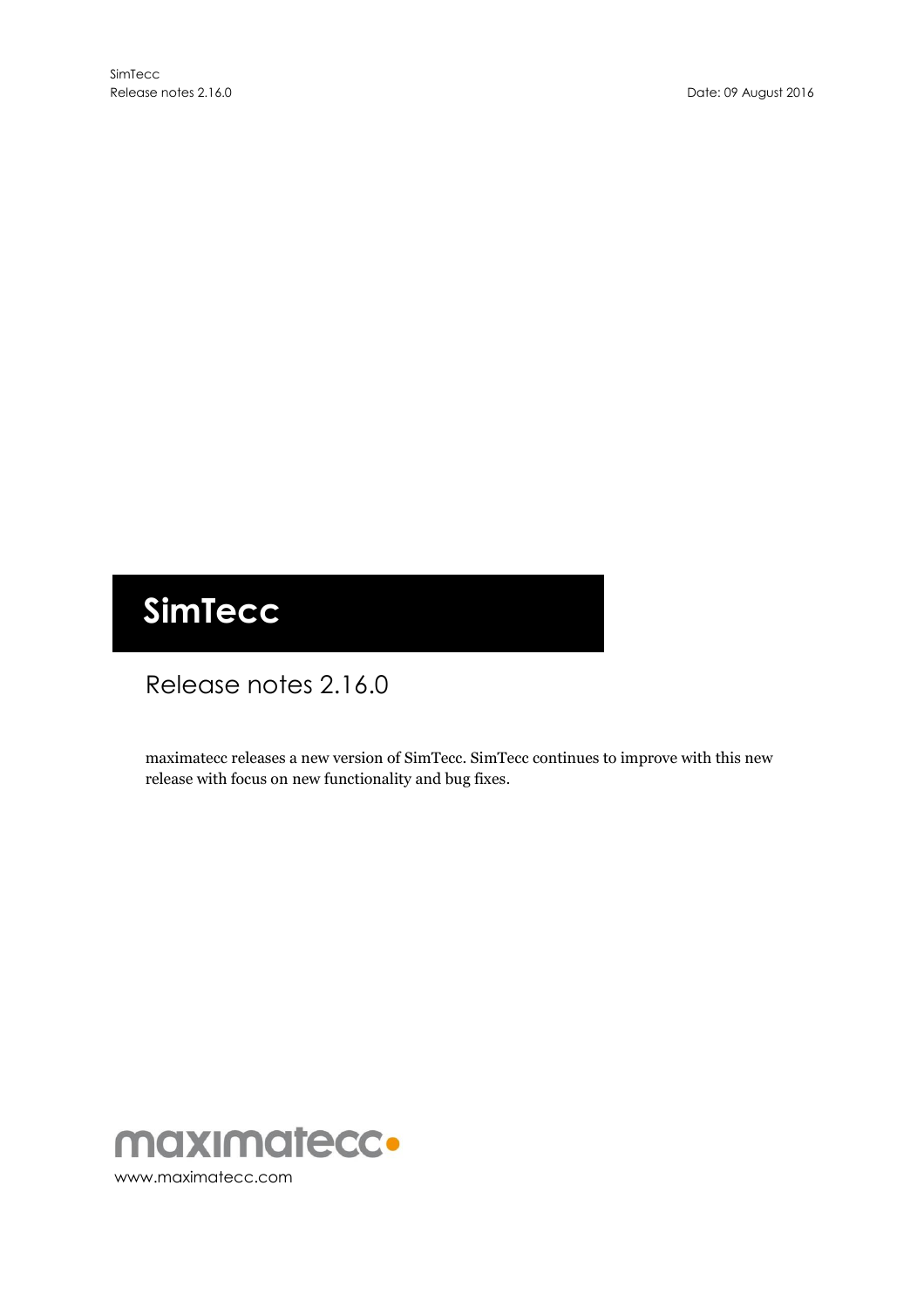# **Change notification**

maximatecc is releasing a new version of SimTecc including 64-bit support for TimeSync, stability improvements and bug fixes.

Two installers are available, one for the x86 platform and one for the x64 platform. The x86 version may not be installed on the x64 platform and vice versa. Apart from the addition of x64 support for some of the SimTecc components in the x64 version both versions are the same.

# **Licensing**

The new version of SimTecc will not require a new license. When installing the new version of SimTecc the old license registered on the computer will be discovered. With the introduction of two license levels an old license, before version 2.7.0, is equal to the new Developer license which has no limitations.

If you don't have a valid license for SimTecc, install the new version and follow the instructions in documentation to request a license.

# **1. Release history**

#### **1.1. SimTecc 2.16.0**

2016-06-22, Per Görling, maximatecc

1.1.1. About this release

### **New possibilities**

In this release of SimTecc there are a couple of new features:

- It is now possible to configure the max number of I/O signals in IoTool
- New function SimRecvMsg () implemented for SimSocket (this is a replica of Winsock function WSARecvMsg)
- Support for TimeSync (x64) added

# **Improved stability and bug fixes**

In this release a number of improvements have been made:

- Debug printouts removed when starting/stopping SimTecc DLLs.
- Improved use of non-blocking sockets in SimSocket
- Corrected handling of SimSocket Monitoring Launcher Tool and Wireshark
- Use of Listen/Bind for SimSocket changed



**maximatecc**

P.O. Box 83 • SE-822 22 Alfta • Sweden Phone: +46 271 75 76 00• info@maximatecc.com • www.maximatecc.com